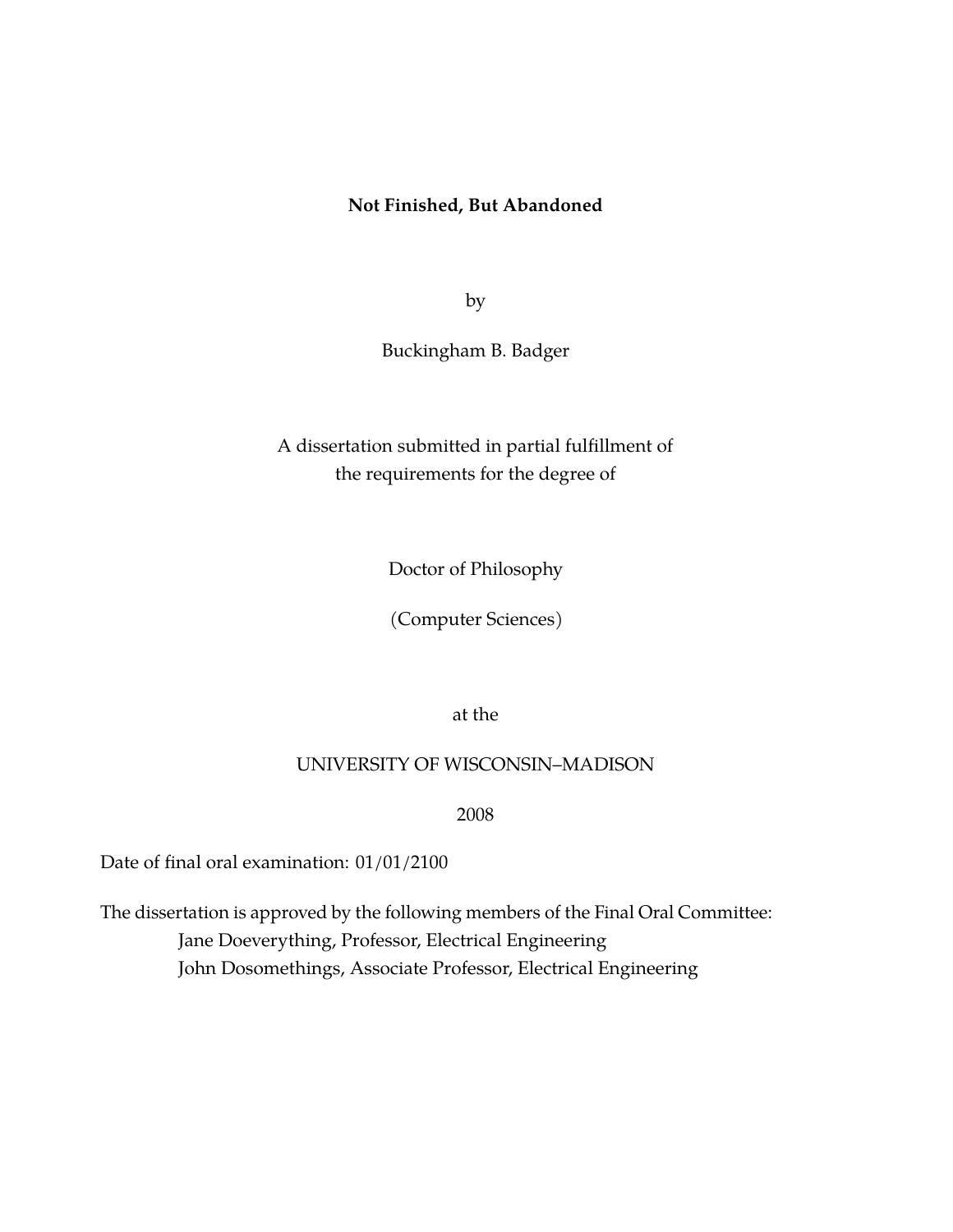© Copyright by Buckingham B. Badger 2008 All Rights Reserved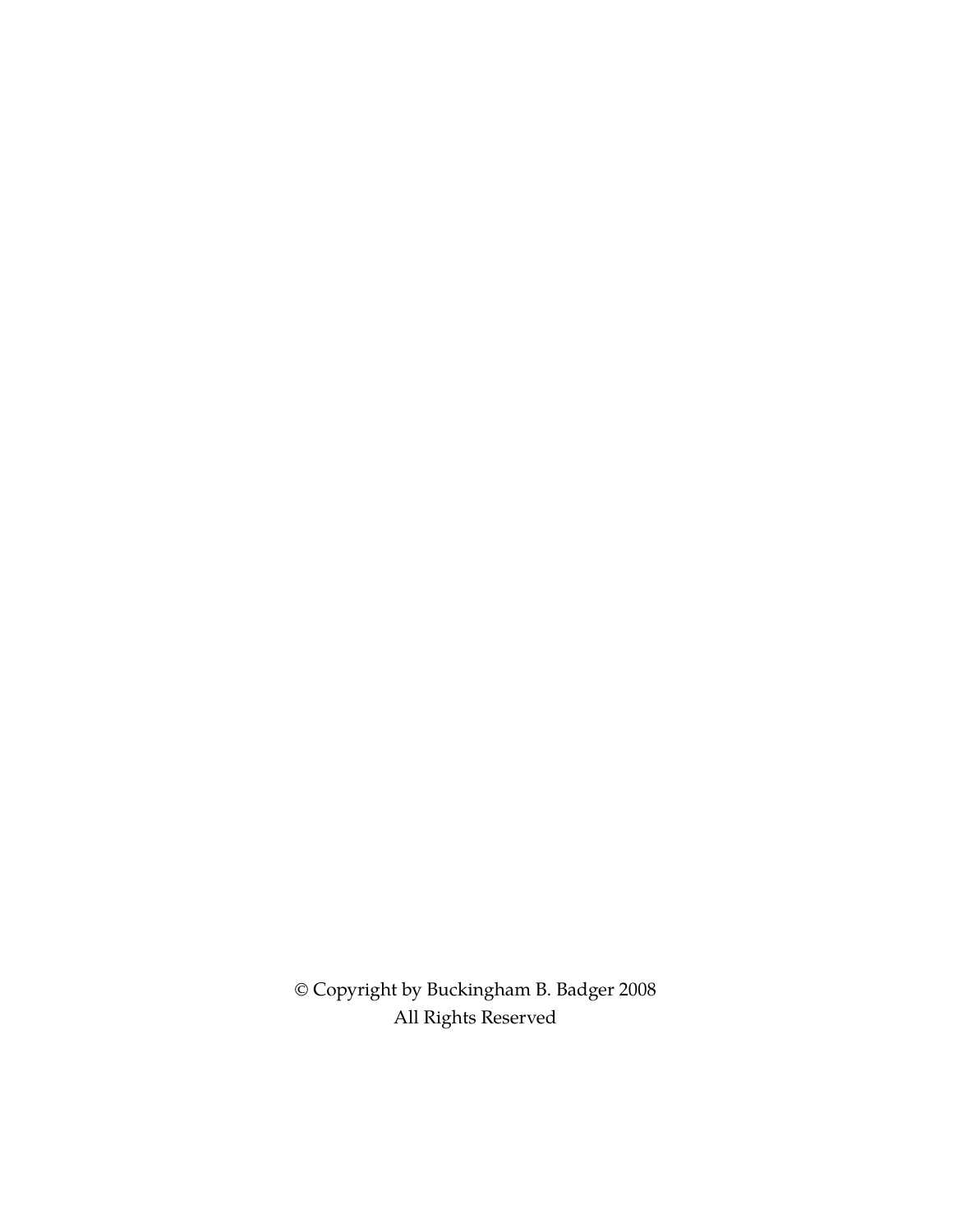*Please insert your dedication here.*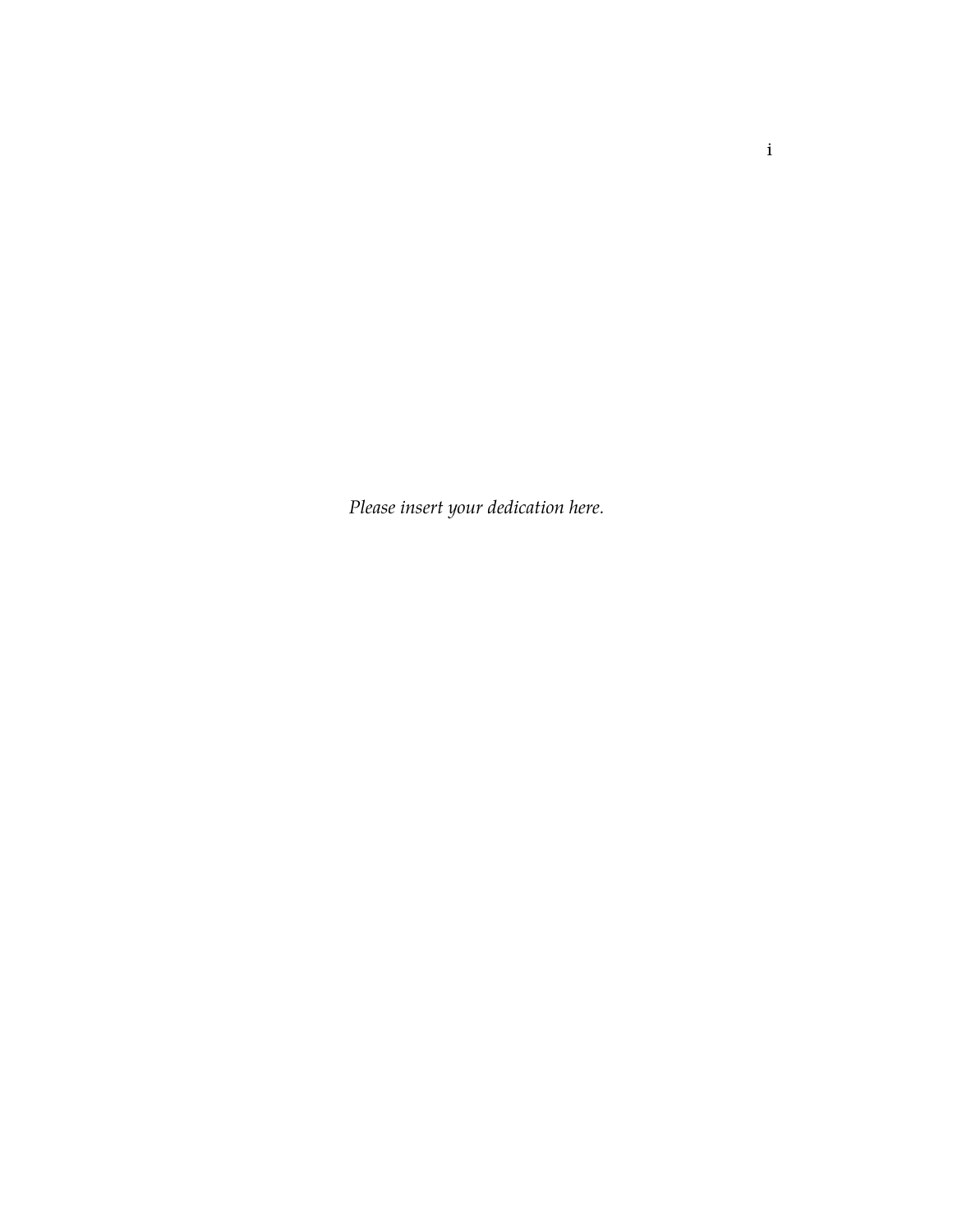#### acknowledgments

*It is customary for authors of academic books to include in their prefaces statements such as this: "I am indebted to ... for their invaluable help; however, any errors which remain are my sole responsibility." Occasionally an author will go further. Rather than say that if there are any mistakes then he is responsible for them, he will say that there will inevitably be some mistakes and he is responsible for them....*

*Although the shouldering of all responsibility is usually a social ritual, the admission that errors exist is not — it is often a sincere avowal of belief. But this appears to present a living and everyday example of a situation which philosophers have commonly dismissed as absurd; that it is sometimes rational to hold logically incompatible beliefs.*

— DAVID C. MAKINSON  $(1965)$ 

Above is the famous "preface paradox," which illustrates how to use the wbepi environment for epigraphs at the beginning of chapters. You probably also want to thank the Academy.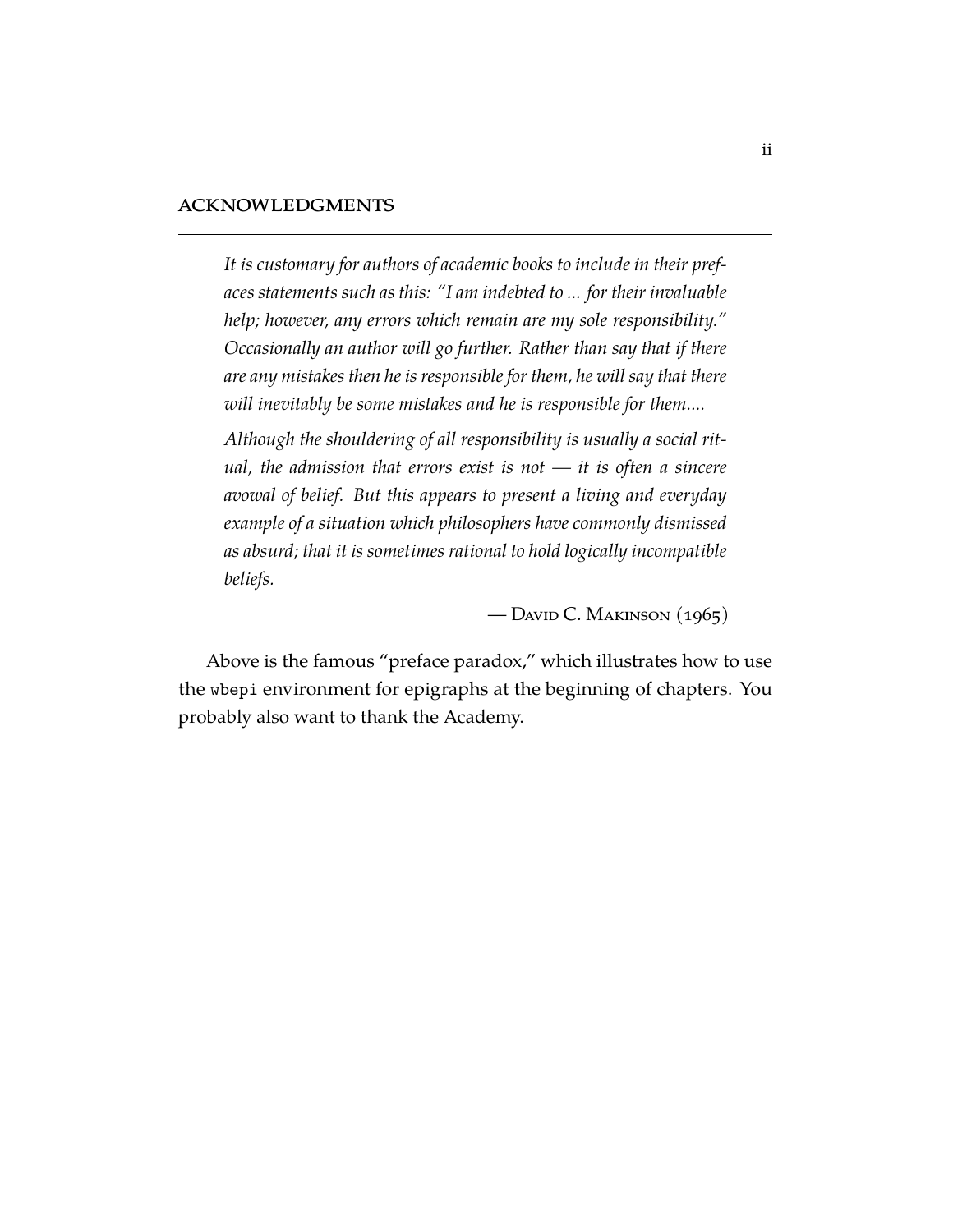## **CONTENTS**

<span id="page-4-0"></span>[Contents](#page-4-0) iii

[List of Tables](#page-5-0) iv

[List of Figures](#page-6-0) v

[Abstract](#page-8-0) vi

[Colophon](#page-10-0) 1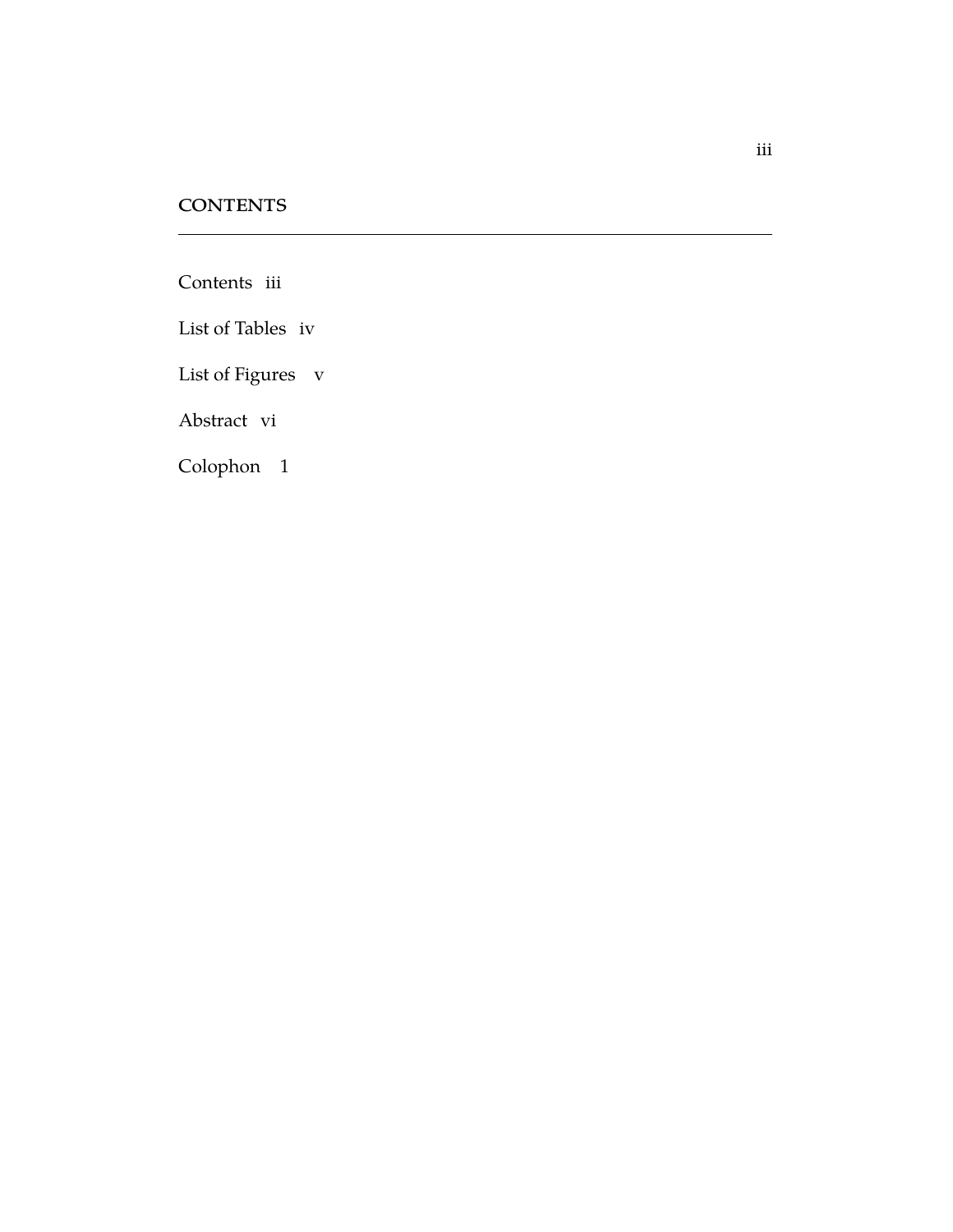<span id="page-5-0"></span>list of tables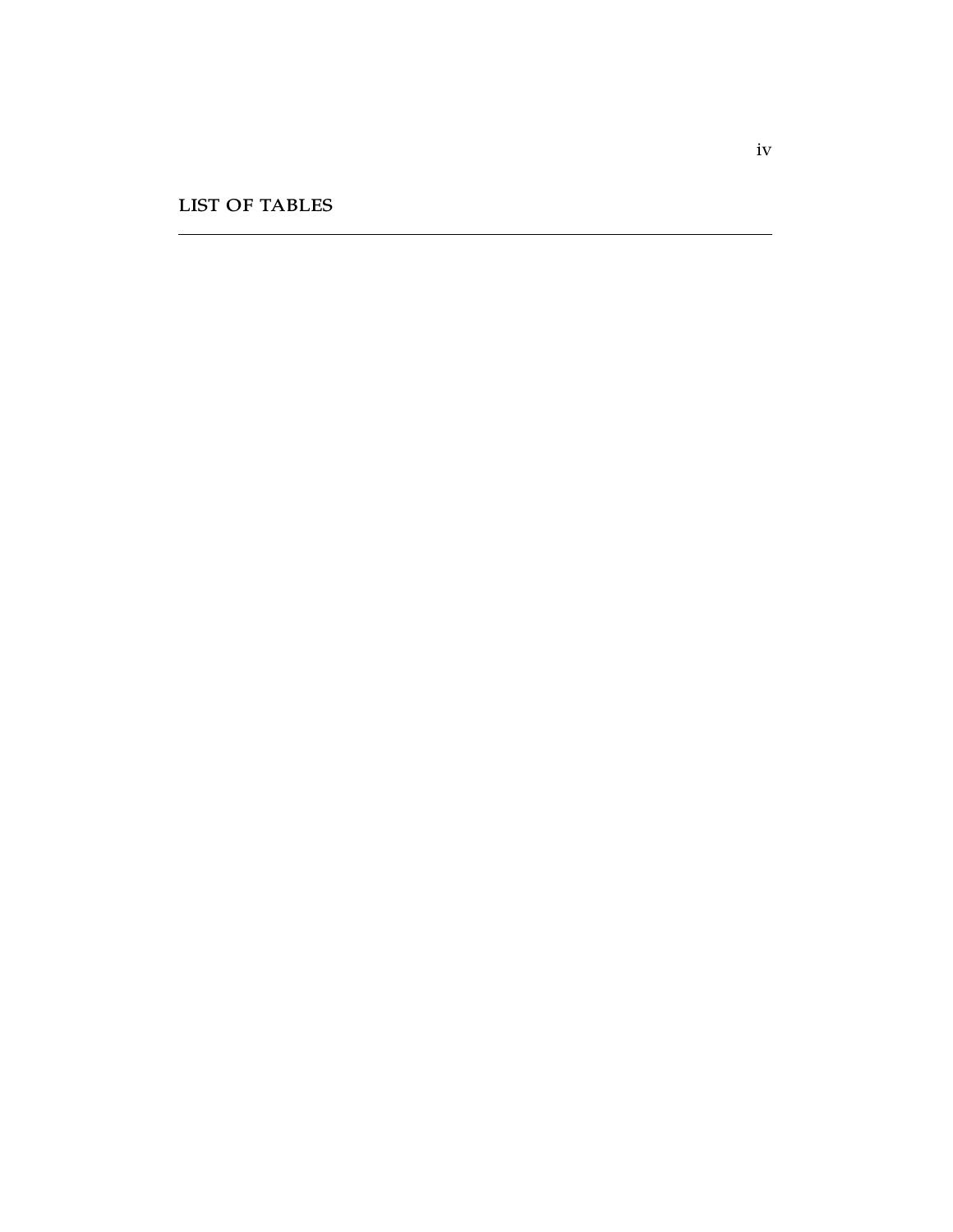<span id="page-6-0"></span>list of figures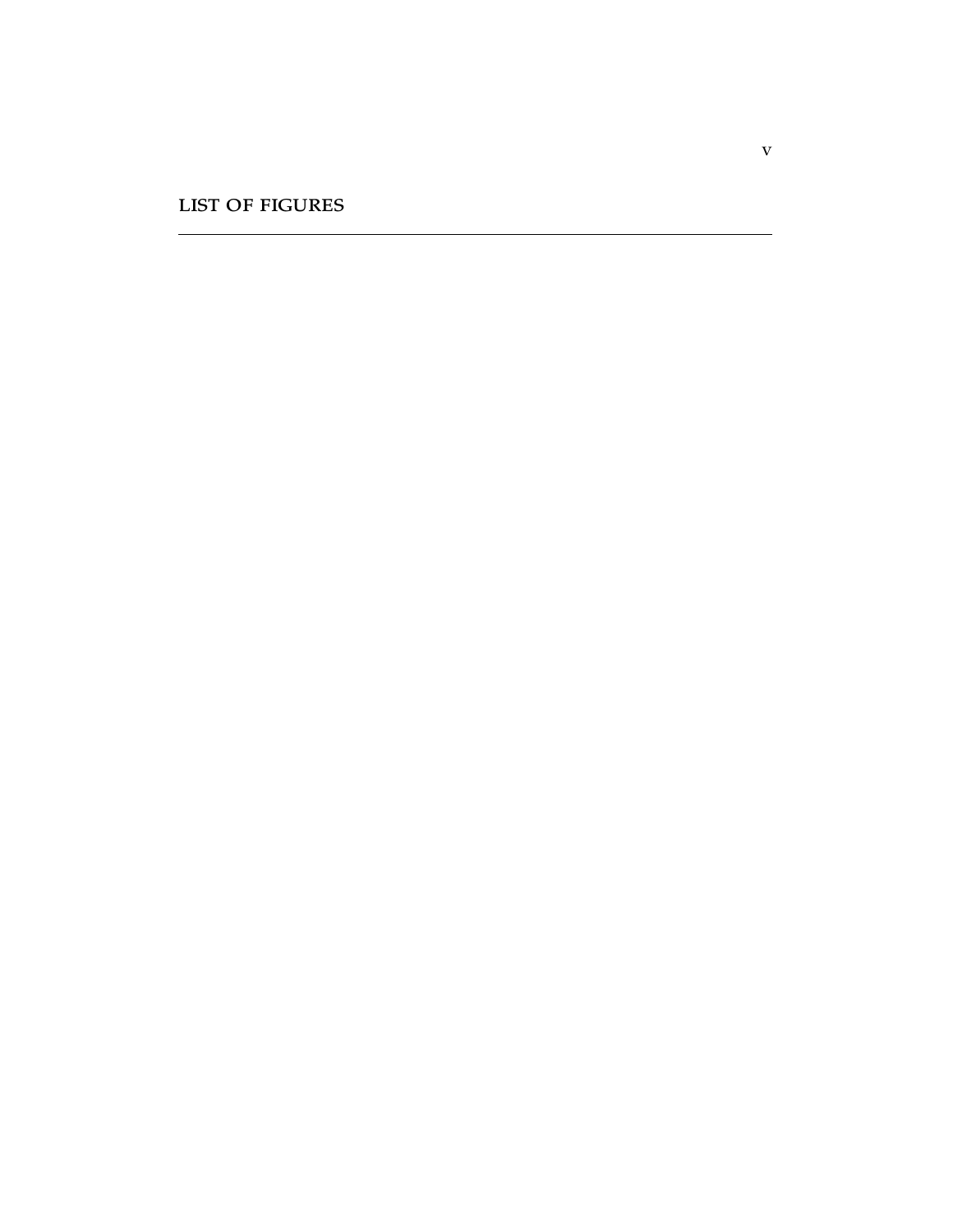## **NOT FINISHED, BUT ABANDONED**

Buckingham B. Badger

Under the supervision of Professor Gottlob Frege At the University of Wisconsin-Madison

## **FIXME: basically a placeholder; do not believe**

I did some research, read a bunch of papers, published a couple myself, (pick one):

- 1. ran some experiments and made some graphs,
- 2. proved some theorems

and now I have a job. I've assembled this document in the last couple of months so you will let me leave. Thanks!

Gottlob Frege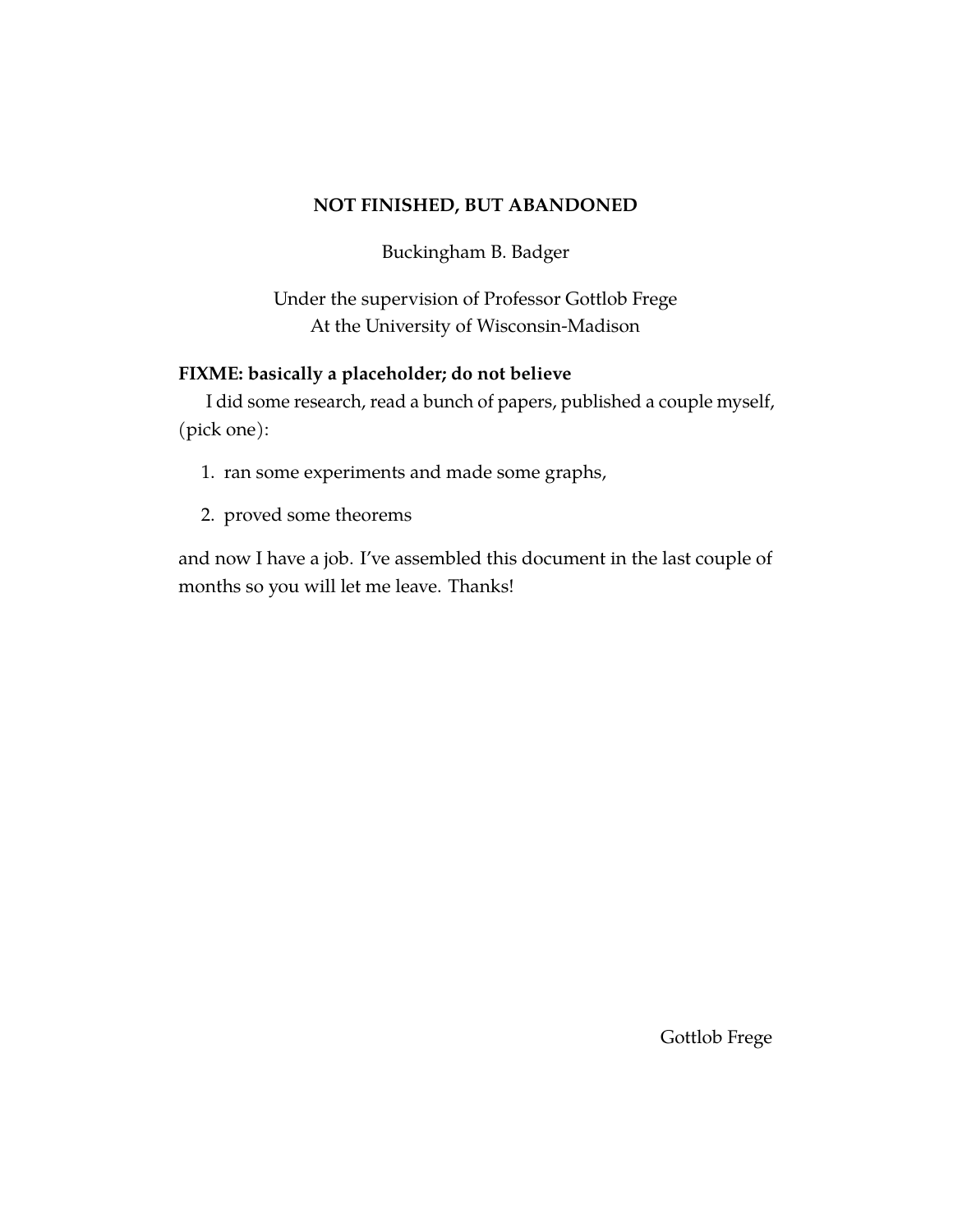# <span id="page-8-0"></span>**FIXME: basically a placeholder; do not believe**

I did some research, read a bunch of papers, published a couple myself, (pick one):

- 1. ran some experiments and made some graphs,
- 2. proved some theorems

and now I have a job. I've assembled this document in the last couple of months so you will let me leave. Thanks!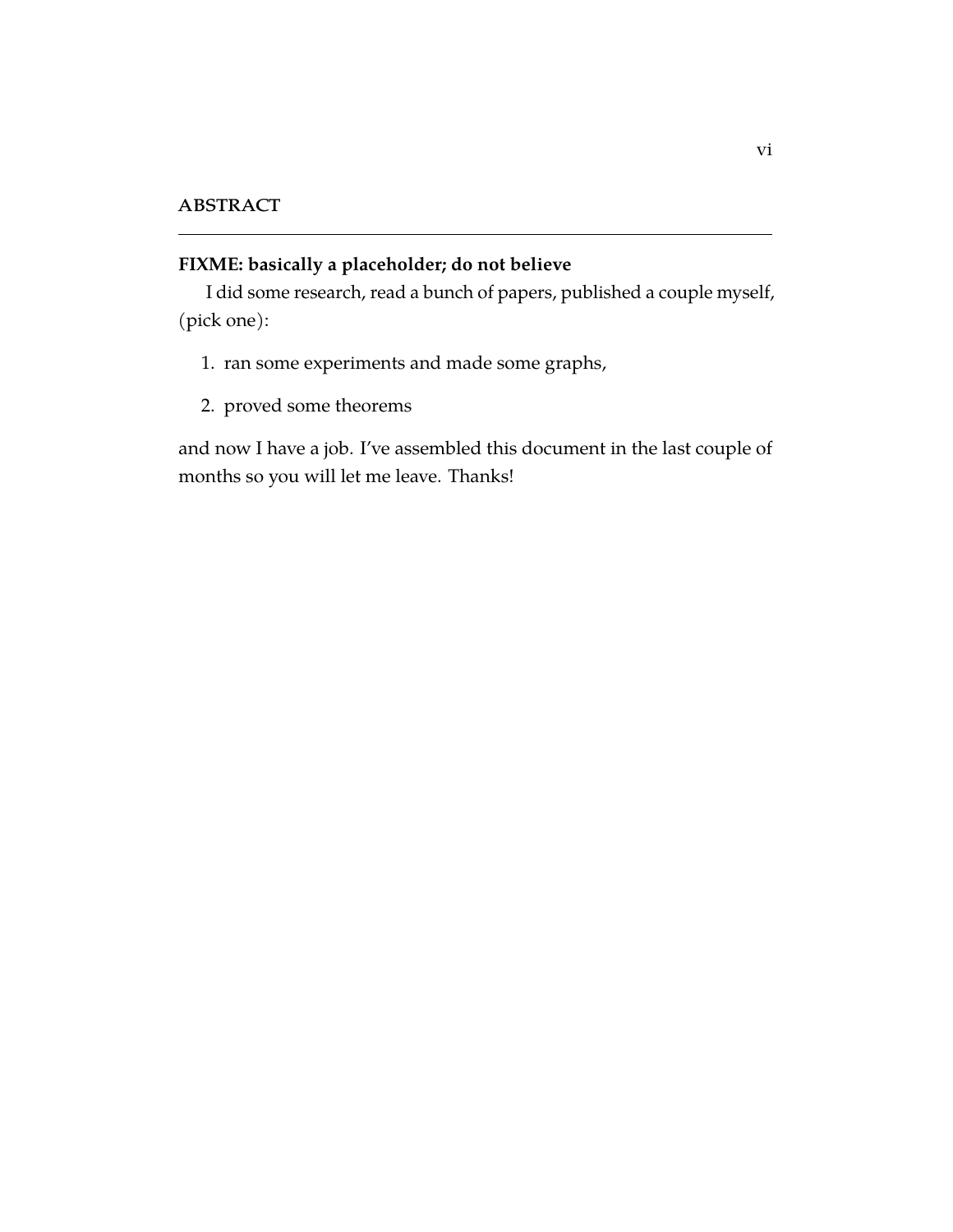**DISCARD THIS PAGE**